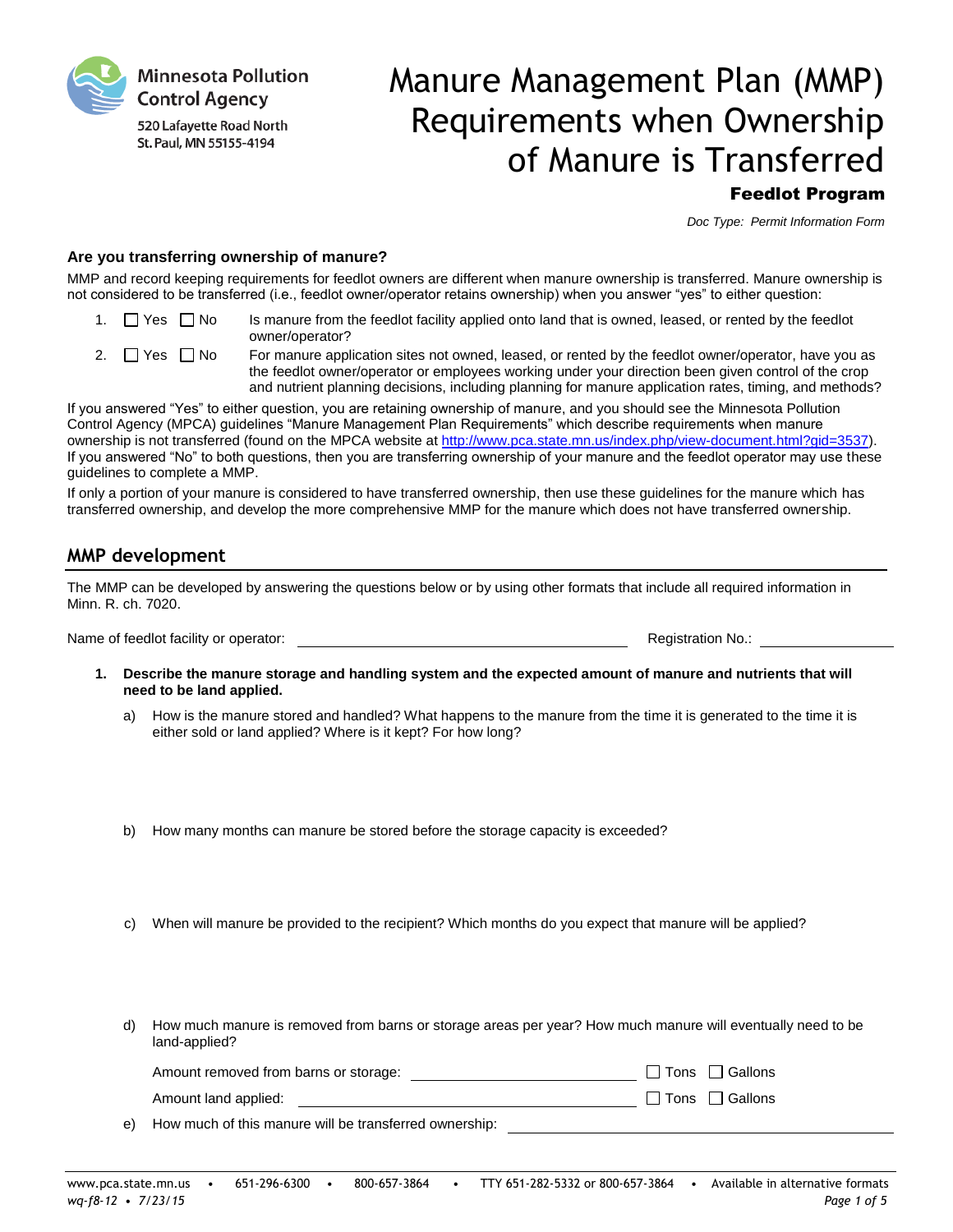f) How many pounds of nitrogen (N) and phosphorus ( $P_2O_5$ ) will need to be land applied per year? (Multiply the expected nutrient content from Part 3.c) by the amount of manure land applied from Part 1.d) to get your answer.) (e.g., 77 pounds N ÷ 1,000 gallons x 1,300,000 gallons = 100,100 pounds of N **or alternatively** 45 pounds per ton x 3,000 tons = 135,000 pounds of N) (figure  $P_2O_5$  using the same calculations)

 $N:$  P<sub>2</sub>O<sub>5</sub>:

g) For new or expanding feedlot facilities, is there enough land potentially available for spreading manure in accordance with allowable rates?  $\Box$  Yes  $\Box$  No

How will you ensure that enough land owners in the area are willing to purchase your manure or otherwise receive your manure? (e.g., enough land to allow spreading in accordance with state nutrient rate limits)

## **2. Describe the manure application methods and equipment.**

- a) How will the manure be applied? What method(s) and type(s) of equipment do you expect will be used for manure application by the recipient of your manure, if known?
- **3. Describe your nutrient testing methods, the frequency of testing, and the expected nutrient content of the manure to be applied.**
	- a) How often will manure be sampled and sent to a laboratory for nutrient analysis? (Minimum state requirements are: annual sampling at NPDES-permitted facilities; annual sampling for the first three years and once every four years for other feedlots.)
	- b) How will the manure samples be collected to ensure that representative samples are obtained for nutrient analysis? (e.g., How many subsamples? When collected? Where collected? University of Minnesota Extension Service publications may be referenced.)
	- c) What is the expected nutrient content of manure to be collected? (e.g., What is the nitrogen and phosphorus content expected from each major type of manure storage area?

N: <u>Prounds per Ton</u> Devinds per Ton Devinds per 1,000 Gallons P<sub>2</sub>O<sub>5</sub>: □ Pounds per Ton □ Pounds per 1,000 Gallons

- **4. Describe how Minnesota's manure application requirements will be provided to manure recipients.** a) Attach a copy of the state manure application requirements that you will provide to all recipients of your transferred
	- manure. Will you be using Attachment A or another list of state requirements?
	- b) How will you, as a feedlot owner/operator, maintain records associated with the manure transfer and land application sites/rates? Will you use MPCA recordkeeping forms for transferred ownership (Attachment B) or will you use a different form? **Note**: Attachments A and B can be obtained from MPCA offices or on the MPCA website at [http://www.pca.state.mn.us/hot/feedlot-management.html.](http://www.pca.state.mn.us/hot/feedlot-management.html)
	- c) How will you provide the manure recipient with manure nutrient test results and expected manure nutrient content? You may use Attachment B or other forms which include test results.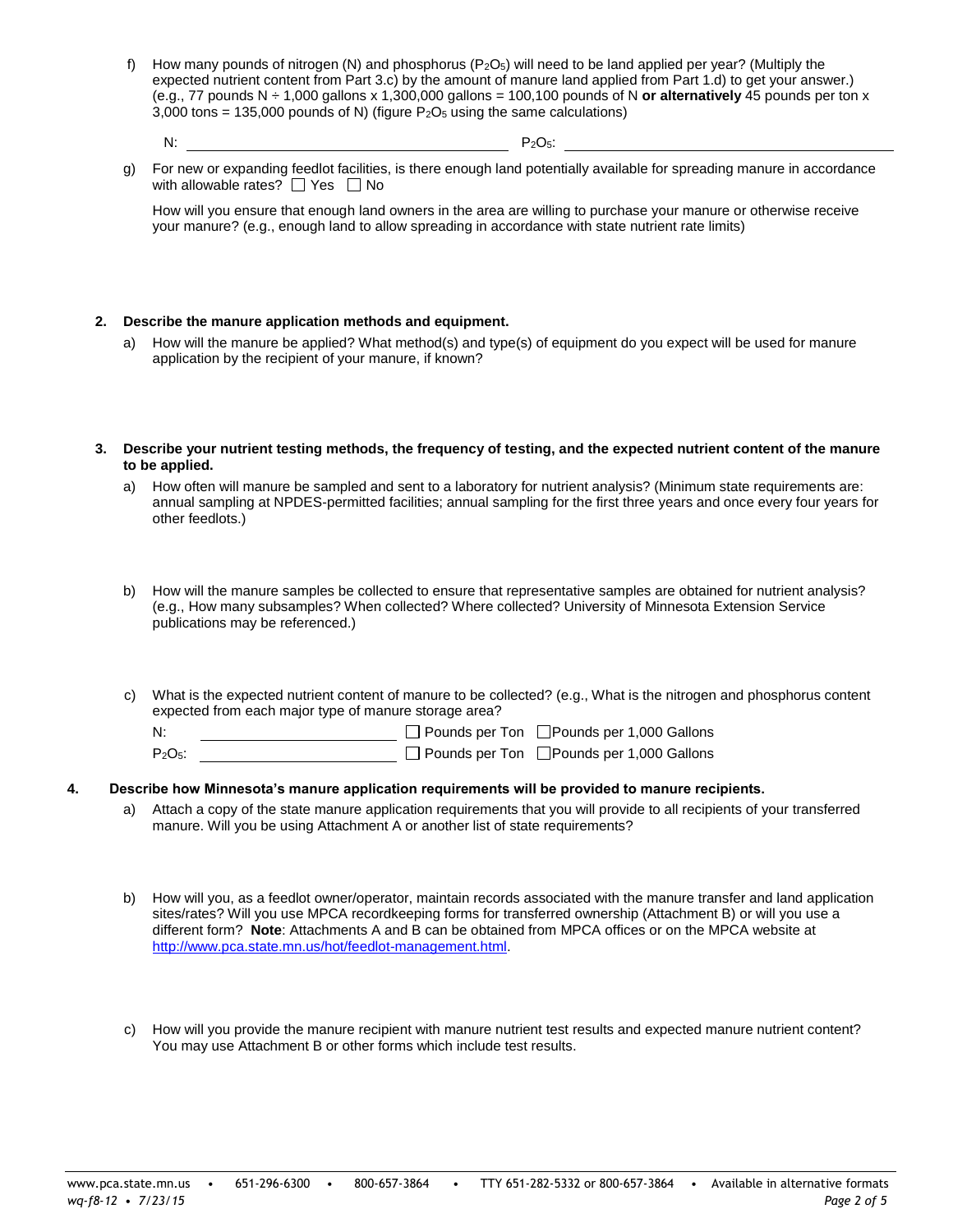# **Animal mortality management (NPDES and SDS permitted sites only)**

# **Indicate with a check mark the anticipated method(s) of dead animal disposal.**

# **Rendering**

 $\Box$ 

## *Carcasses at the pick-up point will comply with the following:*

- Kept in an animal-proof, enclosed area.
- At least 200 yards from a neighbor's buildings.
- Picked up within 72 hours (7 days if refrigerated to less then 45 degrees).
- Other:

# **Composting**

#### *The composting area will comply with the following:*

- Built on an impervious, weight-bearing pad that is large enough to allow equipment to maneuver. *Note: Class V gravel material is not considered to be impervious.*
- Covered with a roof to prevent excessive moisture on the composting material, but if sawdust or other water-repelling material is used as the bulking agent, a roof may not be necessary.
- Built of rot-resistant material that is strong enough to withstand the force exerted by equipment.
- Large enough to handle each day's normal mortality through the endpoint of the composting which consists of a minimum of two (2) heat cycles.
- Other:

# **Burial**

## *The following operational practices will be implemented:*

- Stay 5 feet above seasonal high water table.
- Stay 1000 feet away from lakes and 300 feet away from rivers, streams, ditches, etc.
- Be covered immediately with enough soil to keep scavengers out (three feet is sufficient).
- Not be placed in sandy or gravelly soil types.
- Maintain at least 10 feet vertical separation between dead animals and bedrock.
- Other:

# **Incineration**

## *The incinerator will meet the following:*

- Capable of producing emissions not to exceed 20 percent opacity.
- Fitted with an afterburner that maintains flue gases at 1,200 degrees Fahrenheit for at least 0.3 seconds.
- Ash from the incinerator must be handled in such a manner as to prevent particulate matter from becoming airborne.

# **Other Method**

*The following operational practices will be implemented (describe the alternative method below):*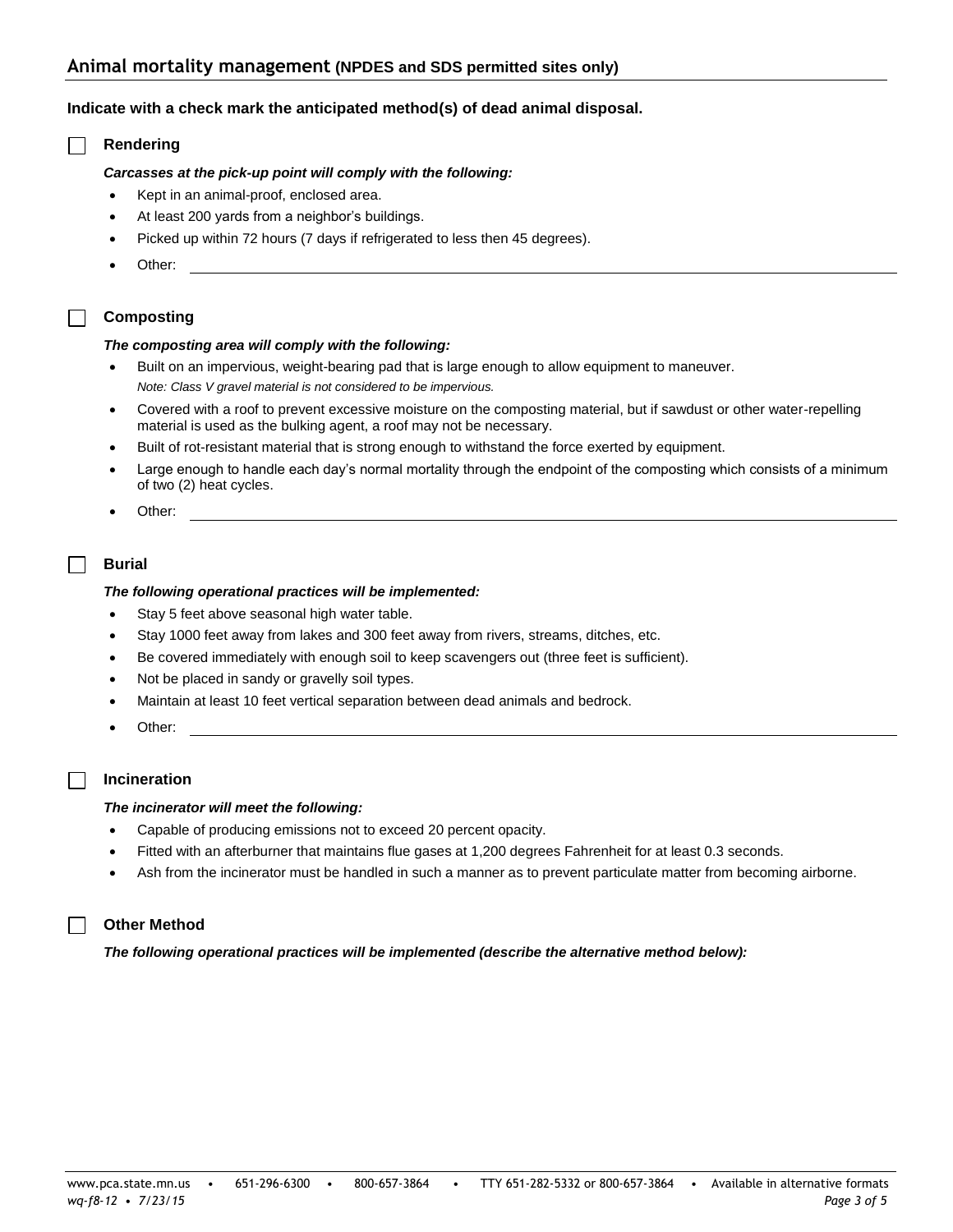# **Attachment A – Summary of state requirements for recipients of transferred manure and table for rate calculation**

# **I. Rate limits**

**Match N needs** - Limit rates so that estimated plant-available N from all manure and fertilizer sources combined does not exceed expected crop N needs for the upcoming crop unless rates are limited by P (see section II)

**Legumes** - Crop-available manure N applied to legumes can not exceed 3.5 lbs N per bushel of soybeans; 50 lbs N per ton of alfalfa; 27 lbs N per ton grass hay or pasture; 43 lbs N per ton grass/legume; 45 lbs N per ton red clover.

**Base on Univ. of Minn. recommendations** – Determine crop nitrogen needs and the amount of nitrogen available from manure or legumes from most recent published recommendations of the University of Minnesota Extension Service or another land grant college in a contiguous state. Contact MPCA staff if you need the most recent Univ. of Minn. recommendations.

**Base rates on:** crop sequence, expected yields and soil organic matter category when applicable, previous year manure credits, method of application, and manure analysis nutrient levels.

**Calibrate equipment** – Calibrate equipment regularly and apply evenly to ensure that the intended rates of application are consistent with actual rates of application.

**Summer applications** – Plant a cover crop where manure is applied in June, July or August to harvested fields that would otherwise remain without crop cover for the rest of the growing season. Use a soil nitrate test during the following spring to credit remaining nutrients.

## **II. Soil Phosphorus (P) management**

**Soil P testing** – Test soils for P at least once every four years.

**Avoid P build-up along waters –** Manage manure additions (crop P removal can be used as a guide, don't exceed removal over time) so that soil P levels do not show increase within 300 feet of certain waters\*, except where soil P is insufficient for crop growth (less than 21 Bray P-1 or 16 Olsen), or where a 50-100′ vegetative buffer is established along waters.

**Avoid extremely high P soils** – Avoid manure application onto fields where soils exceed P levels in the table below, unless a plan is submitted to the MPCA or County Feedlot Officer that describes how water pollution will be prevented when applying manure to these soils.

| <b>Soil Test</b> | Outside of 300  | Within 300 ft from waters* |
|------------------|-----------------|----------------------------|
| Method           | ft from waters* | and open tile intakes      |
| <b>Bray P1</b>   | $150$ ppm       | 75 ppm                     |
| Olsen            | $120$ ppm       | 60 ppm                     |

*\* "waters" refers to lakes, streams, intermittent streams, wetlands over 10 acres, and drainage ditches without protective berms.*

#### **III. Setbacks when applying manure in sensitive areas**

| Feature                       | <b>Surface</b><br><b>Application</b> | Incorporation<br>Within 24 hrs |
|-------------------------------|--------------------------------------|--------------------------------|
| Lakes, Streams                | $300*$                               | 25'                            |
| Wetlands $(10+ac)$            | $300*$                               | 25'                            |
| Ditches w/o Berms             | 300*                                 | 25'                            |
| Open Tile Intakes             | 300'                                 | n                              |
| Sinkholes w/o Berms           |                                      |                                |
| Downslope                     | 50'                                  | 50'                            |
| Upslope                       | 300'                                 | 50'                            |
| $\overline{\phantom{a}}$<br>. | ---                                  | ---                            |

Wells and Quarries  $\overline{50'}$  50′  $\overline{50}$ *\* 100*′ *vegetated buffer can be used instead of 300*′ *setback for*

*non-winter applications (50*′ *buffer for wetlands/ditches)*

## **IV. Keeping records**

The cropland manager where manure is applied must keep records for at least three years (six years if applying manure near waters):

- Manure nutrient test results (provided by feedlot owner), Field locations and acreage, Dates of application and timing of incorporation, Amount of manure applied per acre, Total N and P applied on each field, and Soil nutrient test results.
- If manure is applied in during the winter, record the land slopes, distance to nearest water, and field conservation practices in place.

#### **V. Short-term stockpiling practices**

Follow all stockpiling setbacks for waters and conduits to waters (ranging from 50 to 300 feet); avoid sandy soils and high water table soils (<2′); avoid slopes over 6%; use diversions if slopes exceed 2%; and keep records as required in Minn. R. ch. 7020.2125. The stockpile size must not exceed the amount of manure needed to supply nutrient needs to the tract of land where applied.

## **VI. Spills**

If manure spills occur that have the potential to pollute waters, immediately contact the state duty officer at 1-800-422-0798.

## **VII. Manure rate calculator**

If the P management requirements (see Section II) are being met, the calculator can be used at the time of application to determine the manure rate to apply at N-based rates.

| Field location: Twnsp                    | Sec 1/4 |                |  |
|------------------------------------------|---------|----------------|--|
|                                          | N       | <b>Example</b> |  |
| Step 1. N needs of crop (lb/acre)        |         | 130 lb/a       |  |
| (base the N needs as described in Sec I) |         |                |  |
| Step 2. Total N in manure (lb/ton or     |         | 50 lb/1000     |  |
| lb/1000 gallons)                         |         | qal            |  |
| Step 3. Take step 2 value & multiply by  |         | $50 X.80 =$    |  |
| applicable % factor from table 2 below.  |         | 40             |  |
| (% ranges from .20 to .80)               |         |                |  |
| Step 4: Divide the number from step 1    |         | $130/40 =$     |  |
| by the number in Step 3.                 |         | 3.25           |  |
| Step 4 is in tons/acre or 1000 gal/acre  |         | $3.250$ gal/a  |  |

Table 2. Manure nitrogen availability and loss as affected by method of application and animal species.

|                   |             | Surface broadcast - incorporation <sup>1</sup> | Injection       |              |           |  |
|-------------------|-------------|------------------------------------------------|-----------------|--------------|-----------|--|
|                   | <b>None</b> | $<$ 4 days                                     | $\leq$ 12 hours | <b>Sweep</b> | Knife     |  |
|                   |             |                                                |                 |              |           |  |
|                   |             |                                                |                 |              |           |  |
| <b>Beef</b>       |             |                                                |                 |              |           |  |
| Year 1            | 25          | 45                                             | 60              | 60           | 50        |  |
| Year <sub>2</sub> | 25          | 25                                             | 25              | 25           | 25        |  |
| $\text{Lost}^2$   | 40          | 20                                             | 5               | 5            | 10        |  |
| <b>Dairy</b>      |             |                                                |                 |              |           |  |
| Year 1            | 20          | 40                                             | 55              | 55           | 50        |  |
| Year <sub>2</sub> | 25          | 25                                             | 25              | 25           | 25        |  |
| Lost <sup>2</sup> | 40          | 20                                             | 10              | 5            | 10        |  |
| <b>Swine</b>      |             |                                                |                 |              |           |  |
| Year 1            | 35          | 55                                             | 75              | 80           | 70        |  |
| Year <sub>2</sub> | 15          | 15                                             | 15              | 15           | 15        |  |
| $\text{Lost}^2$   | 50          | 30                                             | 10              | 5            | 15        |  |
| Poultry           |             |                                                |                 |              |           |  |
| Year 1            | 45          | 55                                             | 70              | <b>NA</b>    | <b>NA</b> |  |
| Year <sub>2</sub> | 25          | 25                                             | 25              | <b>NA</b>    | <b>NA</b> |  |
| $\text{Lost}^2$   | 30          | 20                                             | 5               | <b>NA</b>    | NA        |  |
|                   |             |                                                |                 |              |           |  |

**For more detailed information on these specific requirements contact MPCA or go to the link: [http://www.pca.state.mn.us/index.php/topics/feedlots/fee](http://www.pca.state.mn.us/index.php/topics/feedlots/feedlot-nutrient-and-manure-management.html?menuid=&redirect=1) [dlot-nutrient-and-manure-](http://www.pca.state.mn.us/index.php/topics/feedlots/feedlot-nutrient-and-manure-management.html?menuid=&redirect=1)**

**[management.html?menuid=&redirect=1](http://www.pca.state.mn.us/index.php/topics/feedlots/feedlot-nutrient-and-manure-management.html?menuid=&redirect=1)**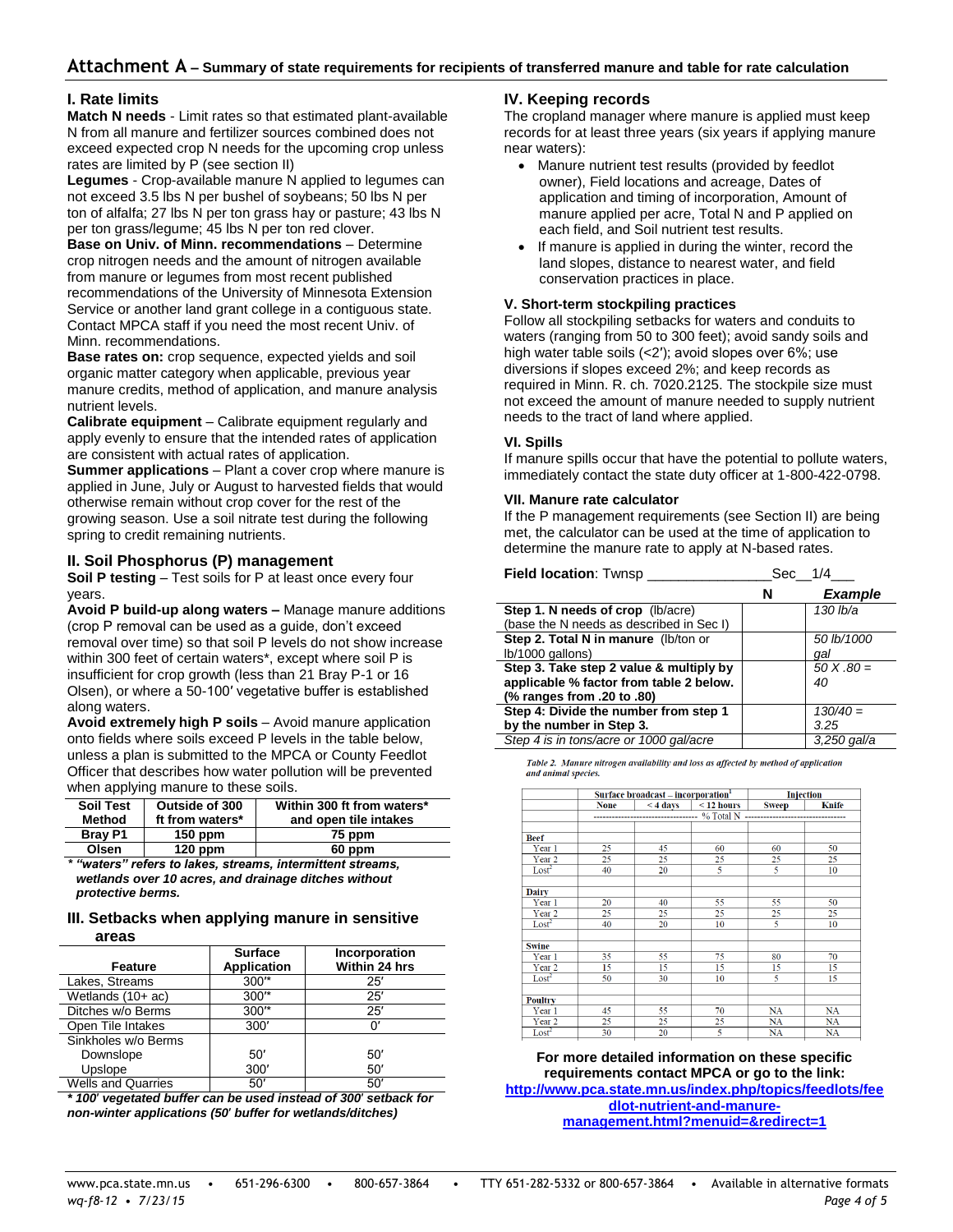*Pads of triplicate carbon copies of this form, along with instructions, are available from the MPCA.*

*Copy 1: Kept by feedlot owner where manure is generated after completion of step #1.*

*Copy 2: Kept by applicator after completion of step #3.*

*Copy 3: Returned to feedlot owner where manure was generated after completion of step #3.*

*Step 1: Manure generation. Completed by feedlot owner where manure is generated.*

| Name of facility where manure generated:                                                                                                                                                                                       |      |                               |  |                                 |  |                                                      |                                                                                                                                                                                                                               |
|--------------------------------------------------------------------------------------------------------------------------------------------------------------------------------------------------------------------------------|------|-------------------------------|--|---------------------------------|--|------------------------------------------------------|-------------------------------------------------------------------------------------------------------------------------------------------------------------------------------------------------------------------------------|
|                                                                                                                                                                                                                                |      |                               |  |                                 |  |                                                      |                                                                                                                                                                                                                               |
| City:                                                                                                                                                                                                                          |      |                               |  | State: <u>_________________</u> |  |                                                      | Zip code: The contract of the contract of the contract of the contract of the contract of the contract of the contract of the contract of the contract of the contract of the contract of the contract of the contract of the |
| Phone: _______________________                                                                                                                                                                                                 |      | Fax: ________________________ |  |                                 |  |                                                      |                                                                                                                                                                                                                               |
|                                                                                                                                                                                                                                |      |                               |  |                                 |  |                                                      | Date(s) of transfer (mm/dd/yyyy): Total quantity transferred: $\Box$ tons $\Box$ gallons                                                                                                                                      |
| Manure analysis results (must be representative of manure transferred):                                                                                                                                                        |      |                               |  |                                 |  |                                                      |                                                                                                                                                                                                                               |
|                                                                                                                                                                                                                                |      |                               |  |                                 |  |                                                      |                                                                                                                                                                                                                               |
| $N$ : $P_2O_5$ :                                                                                                                                                                                                               |      |                               |  |                                 |  | $K_2O$ : Units: $\Box$ Ib/ton $\Box$ Ib/1000 gallons |                                                                                                                                                                                                                               |
| Name of company or individual taking manure from feedlot:                                                                                                                                                                      |      |                               |  |                                 |  |                                                      |                                                                                                                                                                                                                               |
| Mailing address: Mailing address: All and the state of the state of the state of the state of the state of the state of the state of the state of the state of the state of the state of the state of the state of the state o |      |                               |  |                                 |  |                                                      |                                                                                                                                                                                                                               |
| City:                                                                                                                                                                                                                          |      |                               |  | State: <u>_______________</u>   |  | Zip code:                                            |                                                                                                                                                                                                                               |
| Phone: 2008 2010 2011 2022 2023 2024 2022 2023 2024 2022 2023 2024 2022 2023 2024 2022 2023 2024 2023 2024 20                                                                                                                  | Fax: |                               |  | Email:                          |  |                                                      |                                                                                                                                                                                                                               |

# *Step 2: Short-term stockpiling. Completed by owner of the stockpile – Provide form to person applying manure. If no stockpile, go to step 3.*

| Stockpile location(s) |          |                | Quantity |                             |                               |                      |
|-----------------------|----------|----------------|----------|-----------------------------|-------------------------------|----------------------|
| County                | Township | <b>Section</b> | Quarter  | stockpiled<br><i>(tons)</i> | Date stockpile<br>established | Date land<br>applied |
|                       |          |                |          |                             |                               |                      |
|                       |          |                |          |                             |                               |                      |
|                       |          |                |          |                             |                               |                      |
|                       |          |                |          |                             |                               |                      |

*Step 3: Manure Application. Completed by individual applying the manure at the time of application. Return a copy to the feedlot owner where manure was generated within 60 days after applying manure. See the back of this form for manure spreading requirements when manure is from a facility with 300 or more animal units.*

**Name of company or individual that applied manure:**

Mailing address: Wallet the Mailing of the Mail of the Mail of the Mail of the Mail of the Mail of the Mail of the Mail of the Mail of the Mail of the Mail of the Mail of the Mail of the Mail of the Mail of the Mail of the

Phone: Fax: 2008 Fax: 2008 Fax: 2008 Fax: 2008 Fax: 2008 Fax: 2008 Fax: 2008 Fax: 2008 Fax: 2008 Fax: 2008 Fax: 2008 Fax: 2008 Fax: 2008 Fax: 2008 Fax: 2008 Fax: 2008 Fax: 2008 Fax: 2008 Fax: 2008 Fax: 2008 Fax: 2008 Fax:

City: State: Zip code:

**Minnesota Department of Agriculture license number of commercial applier:**

| <b>Field ID</b> | County | Township | <b>Section</b> | Application rate<br>(tons or gallons/ac) |
|-----------------|--------|----------|----------------|------------------------------------------|
|                 |        |          |                |                                          |
|                 |        |          |                |                                          |
|                 |        |          |                |                                          |
|                 |        |          |                |                                          |
|                 |        |          |                |                                          |
|                 |        |          |                |                                          |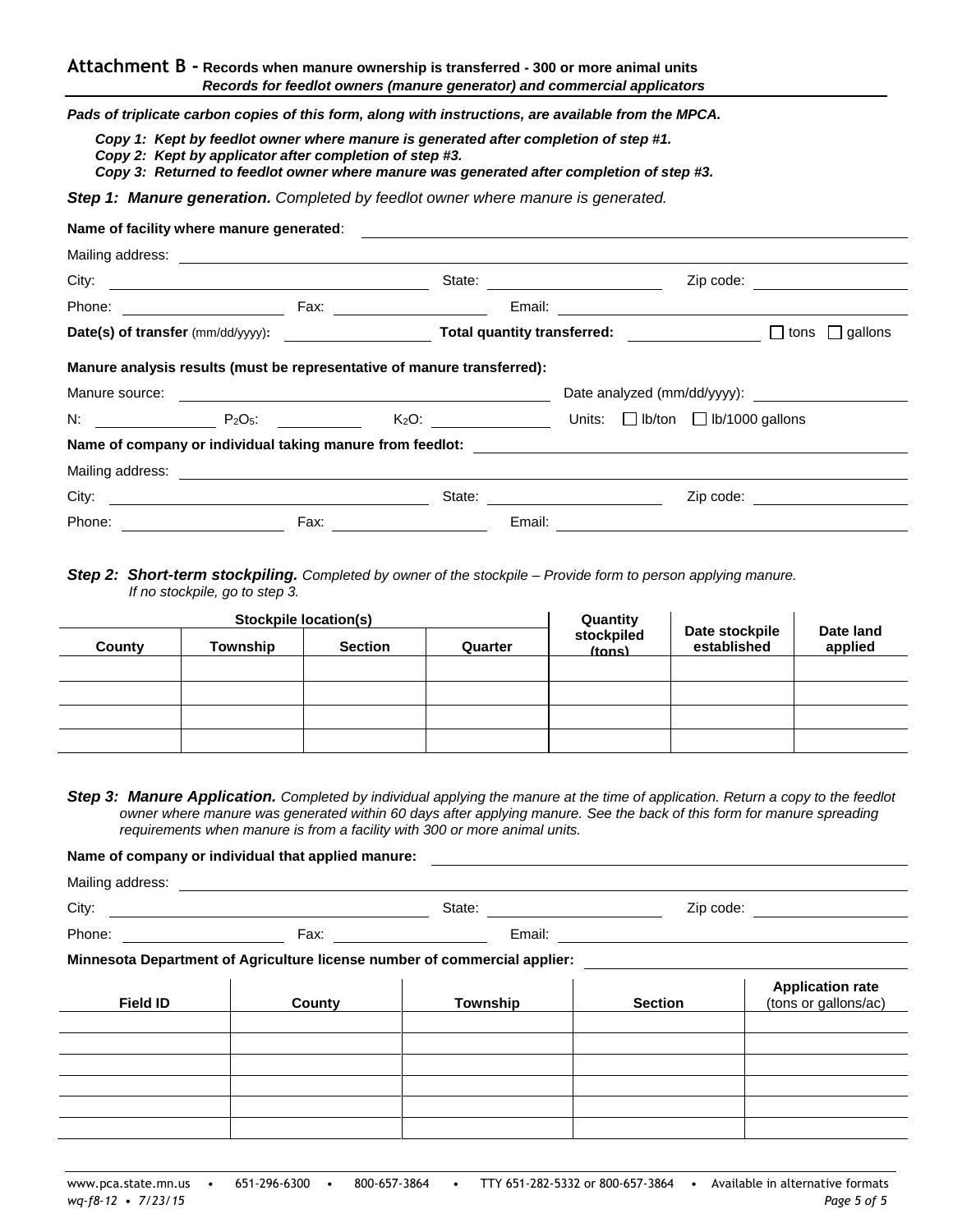

# **Record Keeping Form Instructions – Transferred Ownership of Manure**

**What is transferred ownership?** The records listed on this form are required when manure ownership is transferred in accordance with 7020.2225 subp. 5 and 7020.2125 subp. 3. Manure ownership is considered transferred when it is applied on land that is not owned, leased, or rented by the facility that generates the manure and the manure application decisions are not under the control of the facility generating the manure.

**How do these forms work?** The MPCA recommends that you use this form and provide it when the MPCA or a County Feedlot Officer asks to see your records. A separate form should be used for each separate transfer of manure ownership. Alternatives to this form can be used if all required information is clearly recorded.

*Step 1* - At the time of manure ownership transfer, the feedlot owner completes the information under step 1. The feedlot owner keeps the top copy and provides the manure recipient with the other two copies.

*Step 2* - If the manure is hauled to another location for stockpiling prior to land application, the stockpile owner/manager completes the information in step 2, and passes the forms (both copies) to the person who is applying the manure.

*Step 3* - The person applying the manure completes step 3 and keeps one copy for his/her own records and mails the other completed copy back to the feedlot owner/operator at the address listed in step 1.

**How long to keep records?** Records must be kept at the feedlot site or business address for a period of three years (except six years is required for NPDES permitted facility owners). Licensed commercial animal waste technicians must also keep records for a period of three years.

# *Step 1 – Manure Generation*

**Name and Address of Facility Where Manure Generated:** Fill in the name of the facility that generated the manure that was transferred and the mailing address of that facility.

**Date(s) and Quantity of Transfer:** List the date(s) of all transfers made that are recorded on this form. Record the total amount of manure that was transferred for the time period recorded on this form.



Check the appropriate units for the manure (tons or gallons).

**Manure Analysis Results:** The feedlot owner is responsible for providing a representative analysis of the manure that is being transferred to the receiver. This information is needed, so that appropriate application rates can be determined. In the spaces provided include the results of the most recent manure analysis. Under "Manure Source" provide a name that allows identification of the manure that was analyzed.

Annual testing is required for Concentrated Animal Feeding Operations (CAFO's). For non-CAFO operations, analysis can be reduced to once every four years if results from three consecutive years of testing show consistent nutrient content in the manure. Manure must be re-tested any time changes in management are likely to result in changes in the manure's nutrient content.

Manure analysis is not required if the stored or stockpiled manure was produced from less than 100 animal units - average book values can be used for estimating the nutrient content of this manure. If analysis of manure is not required provide a name for the manure source and record the book values for the nutrients in the spaces provided.

**Name and Address of Company or Individual Taking Manure from Feedlot:** Provide the name and address of the company or person that purchased or otherwise took the manure from the feedlot. This person may be a commercial hauler who takes the manure to another location for stockpiling, or a neighbor or commercial applicator who takes the manure directly to a field for manure application.